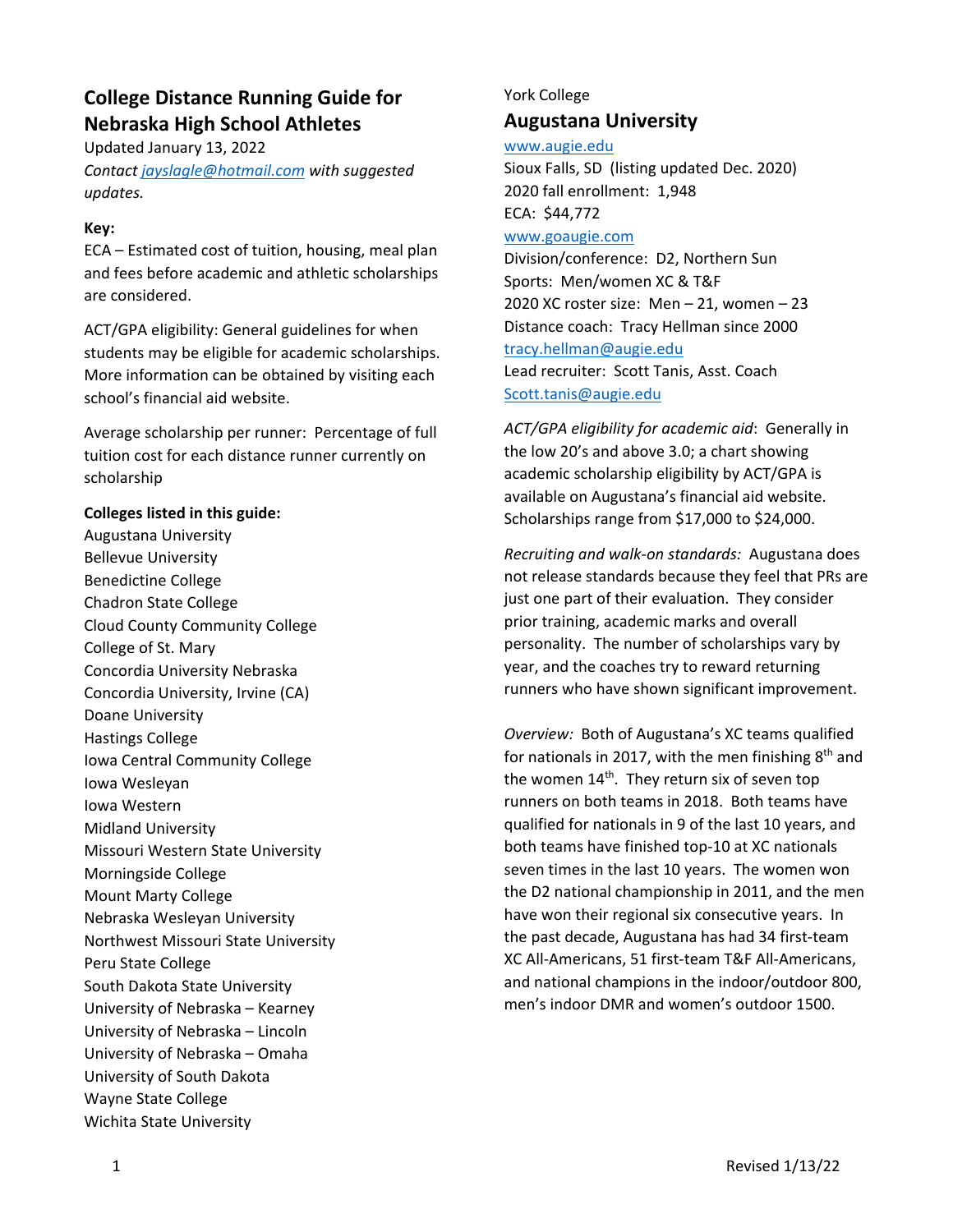### **Bellevue University**

#### www.bellevue.edu

Bellevue, NE (listing updated Nov. 2021) 2020 fall enrollment: 750 campus (10,000 online) ECA: \$20,000 (\$9,600 tuition & fees, \$10,626 board)

#### www.bubruins.com

Division/conference: NAIA, North Star Ath Assn Sports: Men/women XC & indoor/outdoor T&F 2021 XC roster size: 10 men, 7 women, goal is 20‐ 24 total Distance coach: Craig Christians founded 2018

cchristians@bellevue.edu

*ACT/GPA eligibility for academic aid*: Bellevue only requires high school graduation for admission; a GPA of 2.0 or higher may qualify a student for academic aid. Numerous scholarships are available to incoming students and minority students.

*Average scholarships available each year to distance runners for all grades:* Almost all athletes will receive some type of athletic scholarship based on 5K xc time, with some receiving up to the full cost of tuition of \$9,000.

*Recruiting and walk‐on standards:* There are no walk-on or recruiting standards; Coach Christians is looking for good students to build depth in his program.

*Overview:* Bellevue launched in August 2018. Head Coach Christians was a long‐time coach at Bellevue West high school. Asst. coach José Barbosa was a four‐time Olympian at 800 meters for Brazil. The track program is a distance‐only team comprised of members of the cross country team. Bellevue University has had a great deal of national success in the NAIA. The baseball, men's basketball, men's and women's soccer, men's and women's golf, softball and volleyball teams are consistent qualifiers for the NAIA national tournaments. The cross country team has made steady improvement over four years and the men were conference runner‐up in 2021. Three individuals (2 men, 1 woman) qualified for the 2021 NAIA national championship.

### **Benedictine College**

www.benedictine.edu Atchison, KS (listing updated Dec. 2020) 2020 fall enrollment: 1,980 ECA: \$38,380 www.ravenathletics.com

Division/conference: NAIA, HAAC (Heart) Sports: Men/women XC & T&F 2020 XC roster size: Men – 9, women – 13 Distance coach: Je'Kel Smith (since 2020) jksmith@benedictine.edu

*ACT/GPA eligibility for academic aid*: Academic and athletic scholarships are available to all our athletes who meet the academic standards. Walk‐ons are able to try out for the team and earn an athletic scholarship based on their dedication and performance.

Program interview: Coach Smith joins the program in 2020 after 8 years at other programs. The women's team captured the Heart of America Conference title in November 2020, with 5 finishers in the top 10. The womn's team qualified for the NAIA National XC Championships to be held April 9, 2020; the team is currently ranked  $14<sup>th</sup>$  nationally.

## **Chadron State College**

www.csc.edu Chadron, NE (listing updated Dec. 2020) 2020 fall enrollment: 3,000 ECA: \$15,000 http://chadroneagles.com/index.aspx?path=cross Division/conference: D2, RMAC Sports: Men/women XC & T&F 2020 XC roster size: Men – 9, women – 7, looking to double these numbers in 2021 Distance coach: Luke Karamitros since 2019 Lkaramitros@csc.edu Recruiting/coaching asst: Derek Horton Derek.horton@eagles.csc.edu

*ACT/GPA eligibility for academic aid*: 21, 3.0 *Average scholarships available each year to distance runners for all grades:* 3.0 men/3.0 women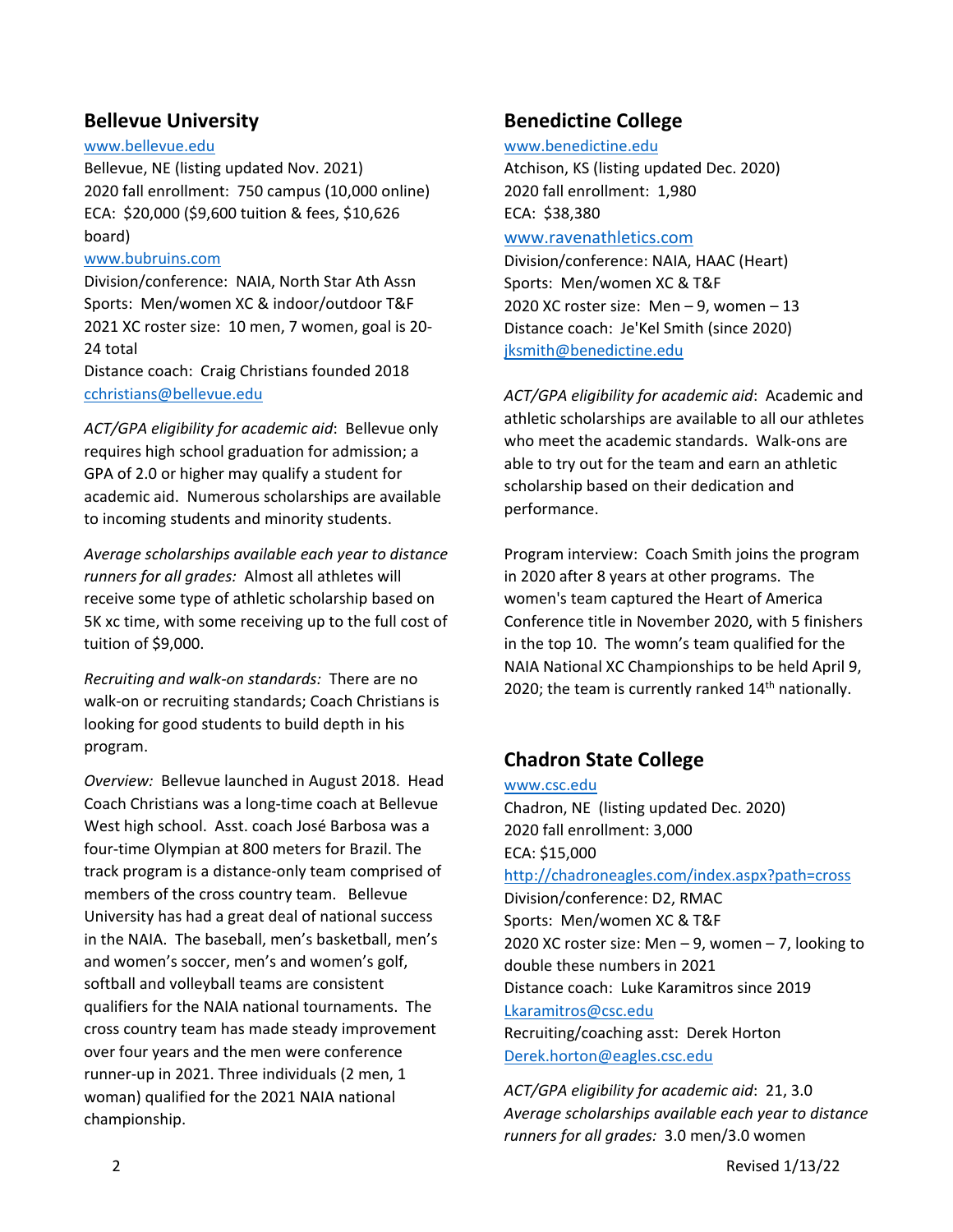#### *Average scholarship per runner:* 0.25 men/women

*2020 Men walk‐on standards:* 2:10 (800), 5:20 (1600), 11:00 (3200), 18:30 (5kXC) *2020 Men recruiting standards:* 2:00 (800), 4:35 (1600), 10:10 (3200), varies (5kXC) *2020 Women walk‐on standards:* 2:45 (800), 6:30 (1600), 14:00 (3200), 23:30 (5kXC) *2020 Women recruiting standards:* 2:25 (800), 5:40 (1600), 12:10 (3200), varies (5kXC)

*Overview:* Luke Karamitros begins his second season as the head cross country coach at Chadron State College in fall of 2020, overseeing both the men's and women's programs as well as distance athletes for indoor and outdoor track and field. He comes to Chadron by way of Adams State University, where he worked for three years as an assistant cross country coach. There he was responsible for enforcing training plans and competition strategies for cross country student‐ athletes as well as track and field distance runners. Karamitros also helped Adams with recruiting and he had side responsibilities such as travel planning, working camps, and strength training. During his time at ASU, the program won two NCAA Division II Men's Cross Country Championships and one Women's championship. Karamitros hopes to bring that winning Championship culture to Chadron State.

## **Cloud County Community College**

#### www.cloud.edu

Concordia, KS (listing updated Nov. 2021) 2019 Fall Enrollment: 1,858 (673 on campus) ECA: \$10,530 (out of state costs) www.cloudtbirds.com Division/Conference: NJCAA D1 (Juco)I, KJCCC Sports: Men/Women XC, T&F, ½ marathon 2021 XC Roster Size: Men – 10, Women – 12

XC Head Coach Drew Mahin – since 2012 dmahin@cloud.edu, 785‐259‐5659

*Men's walk‐on standards:* No minimum standards, no roster limitations. *Men's scholarship standards:* 1:57 (800m), 4:30, (1600m), 9:45 (3200m), 16:30 (5k XC)

*Women's walk‐on standards:* No minimum standards, no roster limitations. *Women's scholarship standards:* 2:28 (800m), 5:30, (1600m), 11:55 (3200m), 20:00 (5k XC)

*Overview:* Concordia, KS is 30 miles south of Nebraska border, directly south of York. Region VI Cross Country Champions Men (2019 & 2020) Women (2020 & 2021), NJCAA XC Champions Men (2019), NJCAA XC Runner‐Up Women (2020 & 2021), NJCAA ½ Marathon Runner‐Up Men (2020). The Thunderbirds won the NJCAA Men's Outdoor Track Title in 2019 as well. Men's Head Track Coach is Harry Kitchener (46 years at Cloud ‐ NJCAA XC/TF Hall of Fames). Women's Head Track & Head Cross Country Coach Coach is Drew Mahin (1<sup>st</sup> year for Track, 9th for XC), Associate Head Track Coach Ted Schmitz (41 years at Cloud – NJCAA XC/TF Hall of Fame).

*Academics:* Cloud County has a great variety of Associates Degrees including flagship programs in Nursing, Wind Energy, Solar Energy, Agriculture, Athletic Training, Education, and Business. Cloud offers transfer programs with Pre‐Engineering, Pre‐ Physical Therapy, Pre‐Med, Biology, and Chemistry. We are one of the only Junior College schools in Kansas with a Human Cadaver Lab.

*Olympics:* Benard Keter (NJCAA Champion 2014 & Cloud Alum) represented the United States in the 2021 Olympic games in the 3,000m Steeplechase and finished  $11<sup>th</sup>$  in the final with a personal best of 8:17. He was born in Kenya and joined the US Army following a great career at Texas Tech winning several Big 12 titles.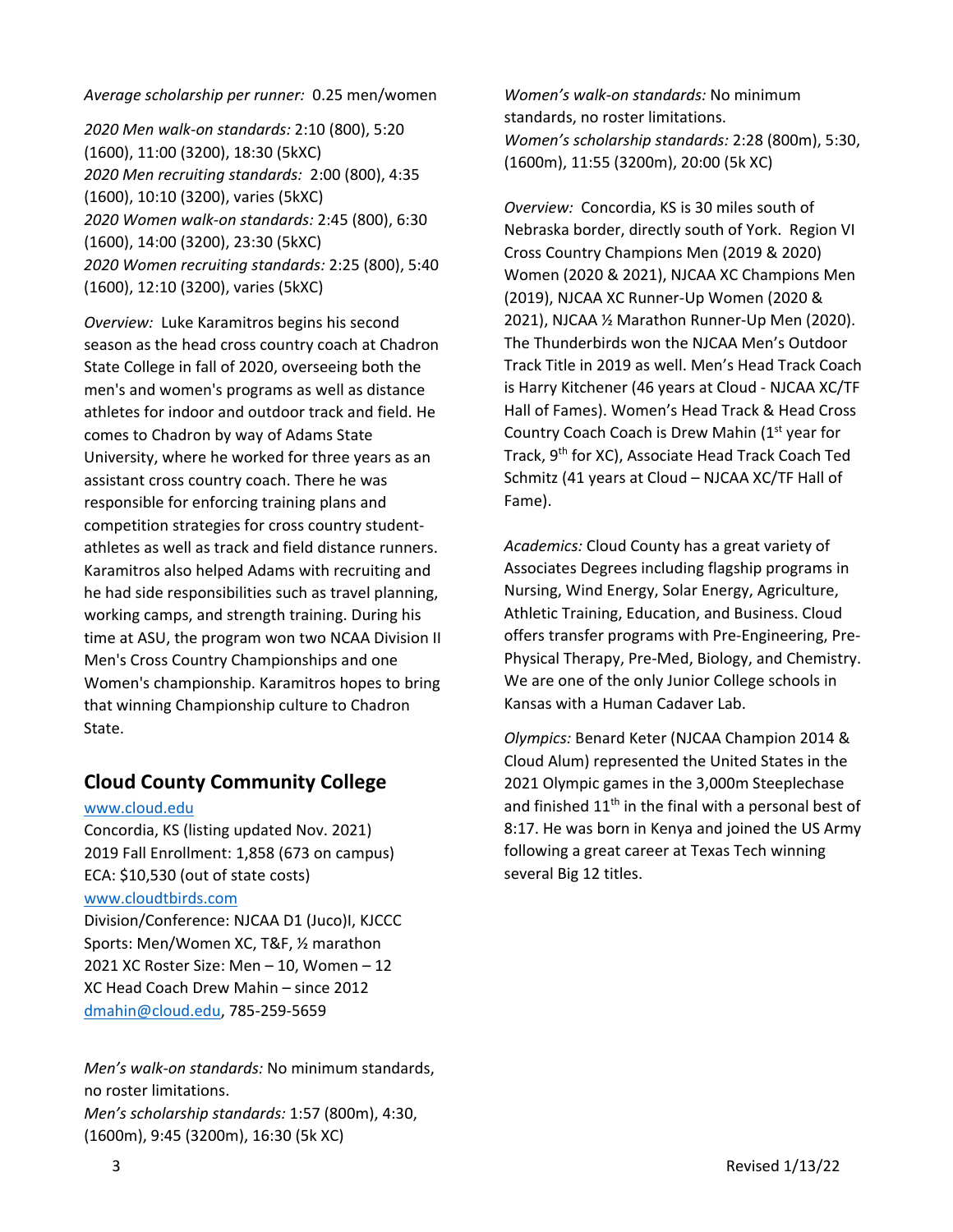## **College of St. Mary**

### www.csm.edu

Omaha, NE (listing updated Dec. 2021) 2020 fall enrollment: 700 undergraduate, 350 graduate (women only) 2020 ECA: \$21,370 http://www.csmflames.com/sport/0/3.php Division/conference: NAIA, GPAC Sports: Women XC and T&F 2020 XC roster size: Women – 20 Distance coach: Derek Fey since 2014 dfey@csm.edu

### *ACT/GPA eligibility for academic aid:* 18, 2.0

*Average scholarships available each year to distance runners for all grades:* The program has no limit on scholarships. Scholarships vary due to each athlete's academic and athletic profile. *Average scholarship per runner:* CSM combines athletic and academic standards to create a financial aid package. Awards cannot exceed tuition costs (\$18,900) per GPAC guidelines.

*Women walk‐on standards:* No standards, although athletes do not race until they can break 25:00 in a 5K race.

*Women recruiting standards:* No specific standards; each athlete is judged based on her combined academic and athletic abilities.

*Overview:* CSM now competes in the GPAC, which also features Concordia, Doane, Hastings and Midland. In its prior conference, CSM won the MCAC XC championship in 2013 and 2014, and Emily Weber was the individual champion in both years. CSM qualified for the 2013 and 2014 NAIA national championships. CSM opened a new state‐ of‐the‐art \$17‐million indoor 200‐meter track facility in October of 2021. The track is a Mondo surface and the fieldhouse features three basketball/volleyball courts, indoor batting tunnels, a golf simulator, and a large fitness area. Coach Fey was a two-time All-American at Dana College in both XC and T&F, as well as the Omaha Marathon champion in 2013.

### **Concordia University Nebraska**

### www.cune.edu

Seward, NE (listing updated December 2021) 2021 fall enrollment: 1,190 undergraduate ECA: \$47,700 before aid/scholarships http://www.cune.edu/athletics/teams/cross‐ country/ Division/conference: NAIA, GPAC Sports: Men/women XC & TF

2018 XC roster size: Men – 28, women – 26 Distance coach: Matt Beisel since 2016 Matt.beisel@cune.edu

*ACT/GPA eligibility for academic aid:* all accepted applicants. ACT/SAT only required if GPA under 3.00, or if applicant is 4.00 and 31 or higher on ACT (or SAT equivalent) to receive Presidential scholarship.

*Average scholarships available each year to distance runners for all grades:* Most of their distance runners receive athletic scholarships at some level. In addition, most Concordia distance runners are receiving significant academic scholarships due to their high school GPA/ACT/SAT scores.

*Walk‐on and recruiting standards:* Every athlete is evaluated on a case‐by‐case basis, with a focus on student‐athletes who would potentially be impact at the conference and national level. However, they are open to talking with anyone who has an interest in Concordia.

*Overview:* Concordia women XC teams have qualified for nationals 18 times in last 27 years, placing  $12<sup>th</sup>$  in 2019, with 4 national runner-up finishes. Men XC teams have qualified 15 times in last 27 years and have had 1 national runner‐up finish. Women's indoor T&F placed in top 11 at Indoor Nationals 2014‐2020, including 4th in 2020 and 3<sup>rd</sup> in 2021; women's outdoor T&F were national champions in 2016 and placed in top 12 in 2014-2020, including 3rd in 2021. Men's indoor T&F were  $5^{th}$ , 3<sup>rd</sup> and 2<sup>nd</sup> at nationals in 2015-2017. Men's outdoor T&F were national champions in 2015, runners-up in 2016 and 5<sup>th</sup> in 2017.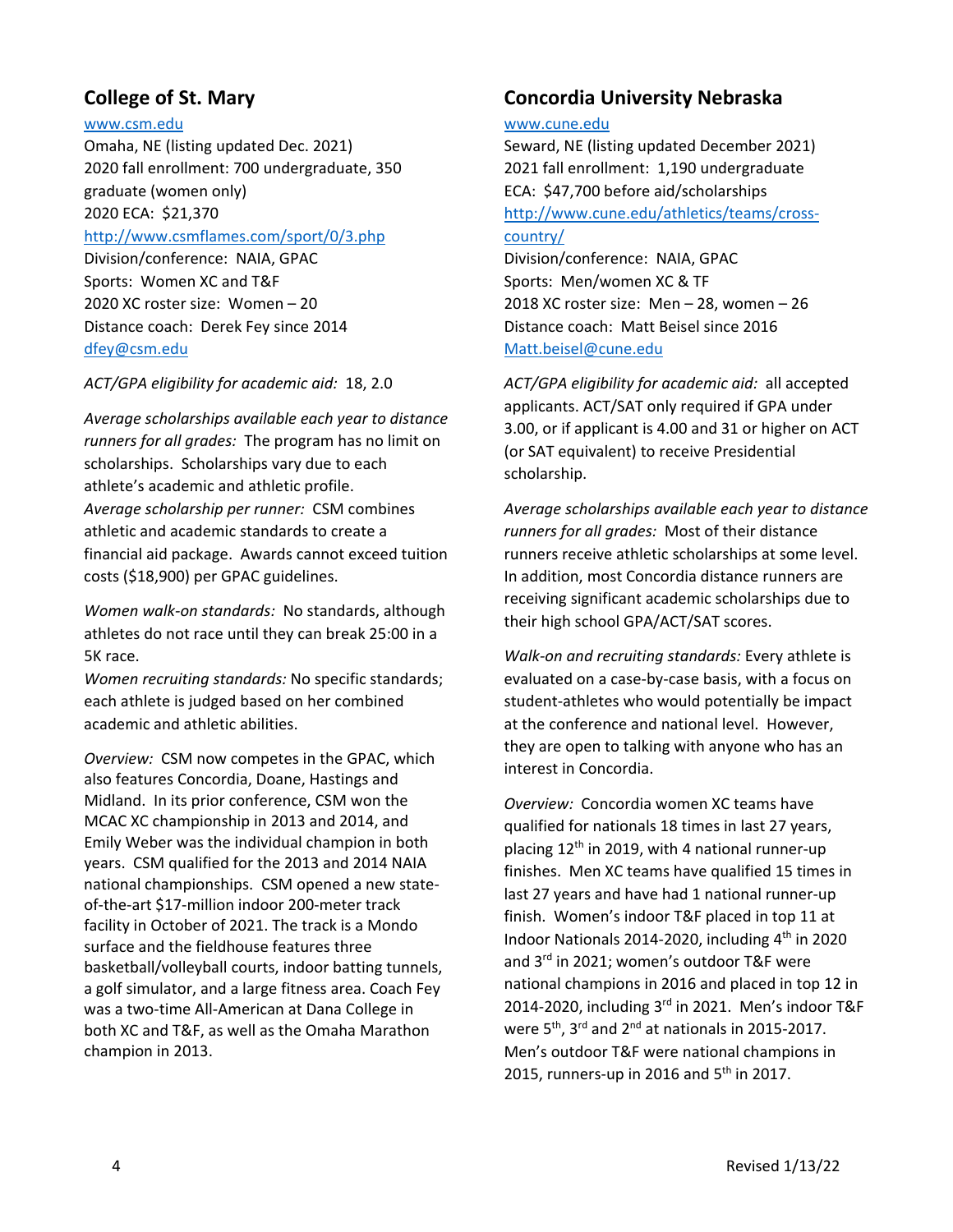## **Concordia University, Irvine, CA**

www.cui.edu Irvine, CA (listing updated Dec. 2020) 2019 Fall enrollment: 1600 undergrad ECA: \$49,410

#### www.cuieagles.com

Division/Conference: NCAA Division II, PacWest conference Sports: Men's and Women's Track and Field/XC 2020 Roster: 19 women and 19 men Distance Coach: Keegan Bloomfield since 2017 keegan.Bloomfield@cui.edu

### *ACT/GPA eligibility for academic aid:* 2.8/18

*Average Scholarships available each year to distance runners for all grades:* Each year distance runners will be considered for scholarships and walk‐on financial aid packages. All Concordia Irvine distance runners are eligible to receive some type of financial aid.

*Walk‐on and Recruiting standards:* Concordia Irvine is looking for student‐athletes that can compete at the conference, regional, and national levels. Each individual is evaluated on an individual basis and considered for a spot on the team.

*Overview:* Concordia Irvine is led by Coach Keegan Bloomfield, a native of Blair, Nebraska. Bloomfield ran cross country and track and field for Blair High school under Coach Darin Harsin and Steve Callaghan for four years before attending Concordia Nebraska. While at CUNE he and his wife, Anna (from Seward), competed under Coach Kregg Einspahr. Now in California, Bloomfield would like to give Nebraska athletes a chance to live, train, and grow on the West coast. "I want to give student‐ athletes from Nebraska and the Midwest a new option for school. California and Orange County offer some great advantages. The weather is exceptional and we get the chance to compete against some of the best competition in the country. Concordia Cross Country and track and field has grown steadily over the past five years and looks to make its first appearance on the NCAA stage."

### **Creighton University**

#### www.creighton.edu

Omaha, NE (listing updated Dec. 2020) 2018 fall enrollment: 4200 undergrad 2020 ECA: \$56,660 http://www.gocreighton.com/

Division/conference: D1, Big East Sports: Men/women XC/distance‐only T&F 2021 XC roster size: Men – 15, women – 12 Distance coach: Chris Gannon ChrisGannon@creighton.edu Asst coach/recruiting: Matthew Fayers MatthewFayers@creighton.edu

*ACT/SAT/GPA eligibility for academic aid: 24*, 1160, 3.5, with academic packages starting at \$14,000 and increasing upon merit. *Average scholarship per runner:* 100% of 2018 student athletes are receiving scholarship funds in the form of an athletic and/or academic aid package.

*Walk‐on and recruiting standards:* Standards are evaluated on a case‐by‐case basis and vary by year.

*Overview:* Gannon and Fayers took over the program in 2018. CU competes as a member of the Big East Conference and travels to some of the premier meets within the region. In 2017, CU had its first individual qualifier for the NCAA championships. The XC teams have won the Big East Academic Excellence award a combined eight times since joining the conference in 2013. In 2018 the men's and women's team posted the highest combined GPA in NCAA DI XC. The 2019 men's team was ranked the 5th most improved team in the nation by The Wood Report and the 2020 team was pre‐season ranked as the most improved program in the Big East. Creighton is a nationally ranked university and also regarded as a "Best Value" school by U.S. News and World Report. The school features a business program that is ranked in the top 25 nationally and a pre‐professional program that is recognized as one of the best in the country. Creighton is also ranked as one of the top 42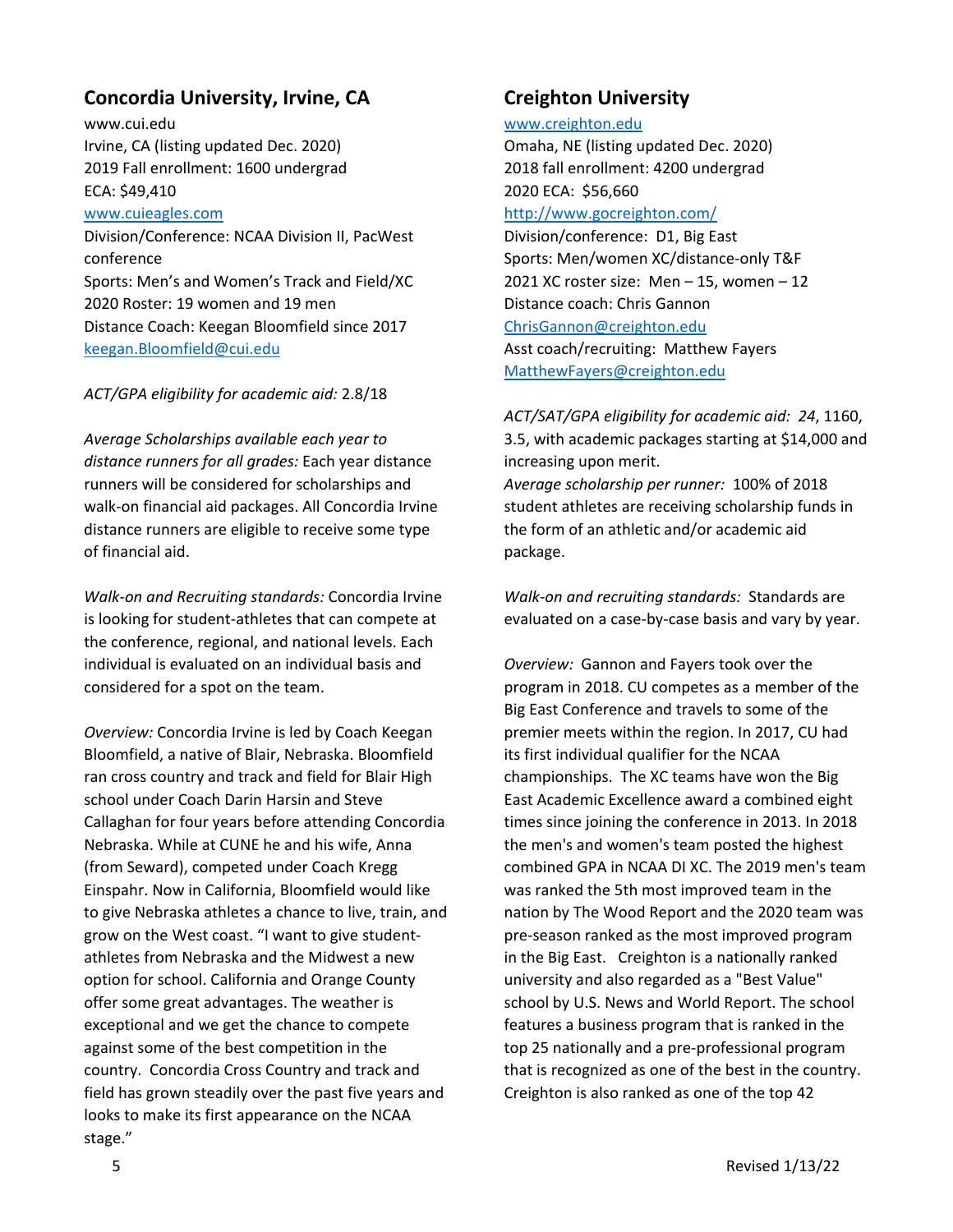institutions in the nation for undergraduate research.

### **Doane University**

#### www.doane.edu

Crete, NE listing updated Dec. 2021) 2020 fall enrollment: 1000 ECA 2022/2023: \$50,080 http://www.doaneathletics.com/

Division/conference: NAIA, GPAC Sports: Men/women XC & TF 2021 XC roster size: Men – 14, women – 10 2022 track roster: 136 men and women Distance coach: Brad Jenny since 2002 Brad.jenny@doane.edu Assistant coach: Dustin Llewellyn since 2018 dustin.llewellyn@doane.edu

*ACT/GPA eligibility for academic aid:* 19, 2.8 *Average scholarship per runner:* Academic scholarships range from \$15,000 to \$21,000 and, coupled with athletic ad, can go up to full tuition, which is the maximum allowed under GPAC rules. Up to 5 full tuition scholarships for those with ACTS of 27 or higher. All Doane runners who compete are on scholarships.

*Walk‐on standards:* No minimum standards. *Recruiting standards:* No firm standards.

*Overview:* The Doane men XC team were GPAC runners‐up in 2017, 2019 and 2021, and the women finished  $3^{rd}$  in 2021. Both the men and women were rated in the NAIA top 25 in 2016, 2017 and 2019, with the 2019 team advancing to nationals. Alex Wick won the 2019 XC conference title and Shawn Kiptoo won the title in 2020. The T&F men's team won the 2016-2020 GPAC indoor titles (2<sup>nd</sup> in 2021) and the 2016‐2019 and 201 GPAC outdoor titles, finishing as high as 4th at the indoor nationals and winning the 2021 outdoor nationals. The women's team won the GPAC indoor and outdoor titles in 2016-2018, and finished  $4<sup>th</sup>$  at the 2019 indoor nationals and 14<sup>th</sup> in the 2021 outdoor nationals. Since 2016, Doane has produced 100 T&F All‐Americans, 80 Scholar‐Athletes and 11 individual national champions.

## **Hastings College**

#### www.hastings.edu

Hastings, NE (listing updated Dec. 2020) 2020 fall enrollment: 1100 2020 ECA: \$41,000 http://www.hastingsbroncos.com/index.php Division/conference: NAIA, GPAC

Sports: Men/women XC & T&F 2020 XC roster: Men  $-8$ , women  $-11$ Distance coach: Ryan Mahoney rmahoney@hastings.edu

*ACT/GPA eligibility for academic aid:* 16, 2.0 minimum for admissions and financial aid. Typical XC runners have ACT scores in the mid‐20s and GPA's of 3.0+.

*Average scholarships available each year to distance runners for all grades:* 4 full scholarships for XC for each gender, plus an unlimited number of partial scholarships.

*Average scholarship per runner:* The average on‐ scholarship XC/track athlete receives approximately \$17,000‐\$19,000 in scholarship money each year. Hastings combines athletic (range of \$1,000 to full tuition) and academic (\$8,000 ‐ \$18,000) scholarships to arrive at a total scholarship package.

*Men walk‐on standards:* No minimum standards. Good teammates always welcome even if not fast. *Men recruiting standards:* Smaller scholarships: 2:10 (800), 5:00 (1600), 11:00

(3200), 18:00 (5kXC) Moderate scholarships: 2:05 (800), 4:45 (1600), 10:30 (3200), 17:30 (5kXC) Higher scholarships: 2:00 (800), 4:30 (1600), 10:00 (3200), 17:00 (5kXC)

*Women walk‐on standards:* No minimum standards. Good teammates always welcome even if not fast. *Women recruiting standards:* Smaller scholarships: 2:40 (800), 6:00 (1600), 13:00 (3200), 23:00 (5kXC) Moderate scholarships: 2:32 (800), 5:45 (1600), 12:30 (3200), 22:00 (5kXC) Higher scholarships: 2:26 (800), 5:30 (1600), 12:00 (3200), 20:30 (5kXC)

*Overview:* Hastings T&F and XC teams have produced 407 All‐Americans and 35 national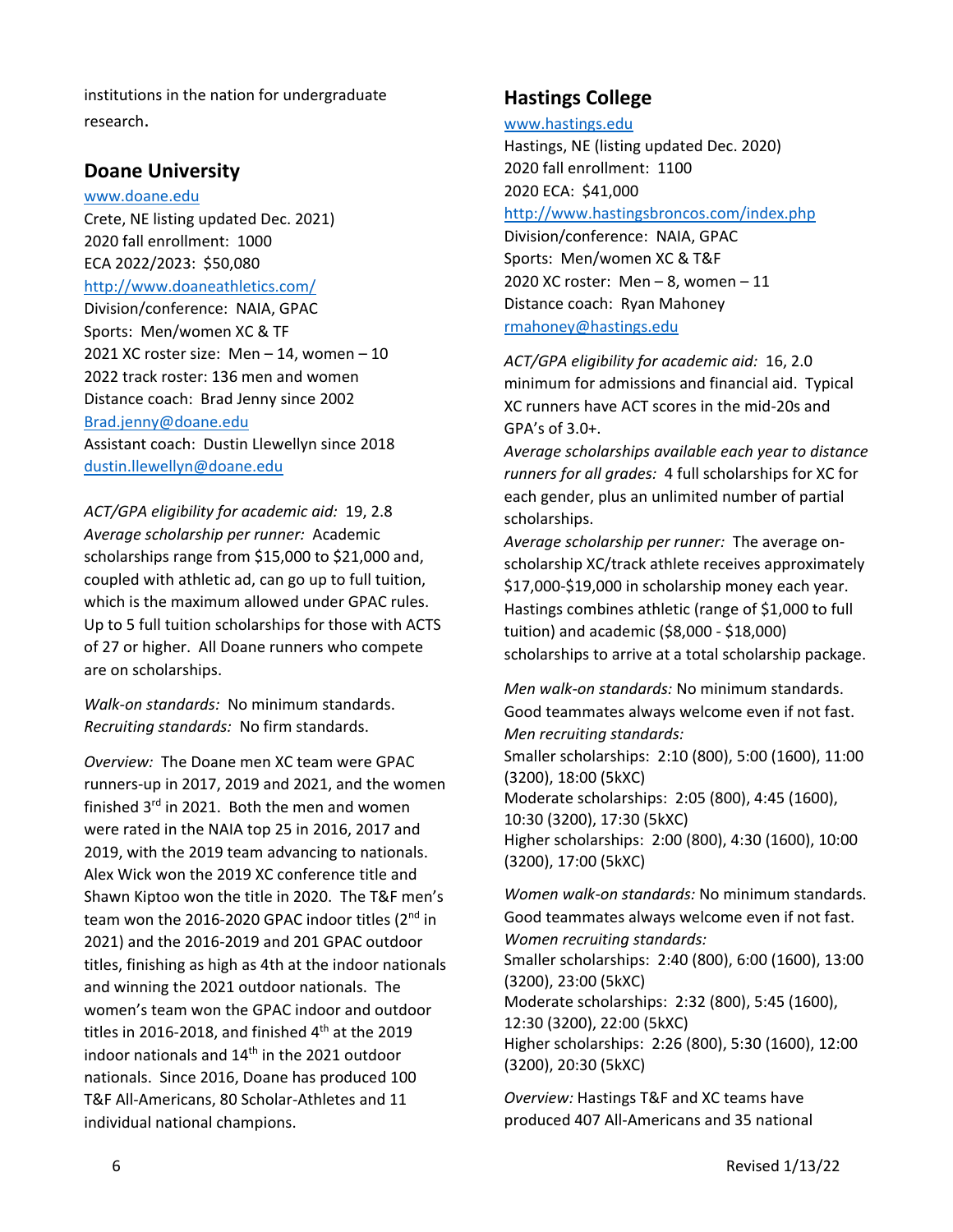champions. Four men have been GPAC XC runners of the week in the past four years, Hastings recently had its first sub‐26:00 runner in a decade, and Lucas Kiefer won the GPAC indoor 5000 in 2017 and qualified for the marathon at the national meet in 2017 and 2018. The women's XC team has been consistently ranked in the top 25 coaches' poll for the past seven years, and Hastings runners have won the GPAC women's 10k title 4 of the past 6 years. In the past 4 years, 5 women who were not state medalists in high school have run under 18:00 at Hastings. The women's XC and T&F teams were ranked the 2nd overall program in the NAIA in 2016/2017 by the USTFCCCA. The women's cross country team has had national qualifiers 7 of the past 8 years and the team has qualified for nationals 3 of the last 6 years. The women's T&F team has finished in the top 8 at both indoor and outdoor nationals in both 2017 and 2018, and the men's team finished 4th at both indoor and outdoor nationals in 2018.

### **Iowa Central Community College**

### www.iowacentral.edu

Fort Dodge, IA 2018 Fall Enrollment: 5,102 (1,229 students in living in residence halls) ECA: \$18,661, but a \$2,500 discount for border state students with 3.0 or higher high school GPA) www.ictritons.com Division/Conference: NJCAA Division I, Iowa Community College Athletic Conference/NJCAA Region XI Sports: Men/women XC, T&F, ½ marathon XC Roster Size: Men – 37, Women – 10 XC/T&F director: Dee Brown since 2004 Brown\_dee@iowacentral.edu XC/Asst T&F coach – Nick Ekel ekel@iowacentral.edu *Men's walk‐on standards:* No minimum standards, no roster limitations. *Men's scholarship standards:* 1:53 (800m), 4:20 (1600m), 9:30 (3200m), 15:45 (5k XC) *Women's walk‐on standards:* No minimum standards, no roster limitations. *Women's scholarship standards*: 2:17 (800m), 5:10 (1600m), 11:30 (3200m), 19:00 (5k XC)

*Overview:* Led by Coach Dee Brown, Iowa Central has won 31 NJCAA national championships in cross country, half marathon, indoor track & field and outdoor track & field since 2010. The Tritons have won the past two NJCAA women's cross country championships (2017, 2018) and the 2019 men's indoor T&F championship. Iowa Central has never lost a Region XI women's cross country championship in its history, and the men's team has placed first in every Region XI cross country championship the team has competed in. Located in Fort Dodge, Iowa, the Tritons will host the 2020 NJCAA Cross Country Championships.

### **Iowa Wesleyan University**

www.iw.edu Mt. Pleasant, IA 2018 fall enrollment: 630 ECA: \$41,395 www.iwtigers.com Division/conference: D3, SLIAC

Sports: Men/women XC began in 2018, T&F to begin in 2019/2020 academic year. 2018 XC roster: Men  $-6$ , women  $-6$ Distance and T&F asst coach: Jared Walker trackandfieldga@iw.edu

*ACT/GPA eligibility for academic aid:* IW uses a sliding scale for ACT scores and GPA to determine eligibility. Interested students can receive an estimated financial aid package by completing an on‐line form on the Financial Aid webpage. *Average scholarships available each year to distance runners for all grades:* As a D3 school, IW cannot offer athletic scholarships. However, 98% of IW students receive some type of financial aid.

*Walk‐on and recruiting standards:* IW is open to taking any runner who is willing to work hard at the sport. Thus, there are no walk‐on standards, and recruiting standards vary by year.

*Overview:* Mt. Pleasant is located in the southeast corner of Iowa, approximately 4 hours east of Omaha and 4 hours west of Chicago. Mt. Pleasant has a population of approximately 9,000. West Burlington, Muscatine and Iowa City are the closest larger cities. Founded in 1842, IW is a liberal arts college with a Methodist faith‐based mission. IW's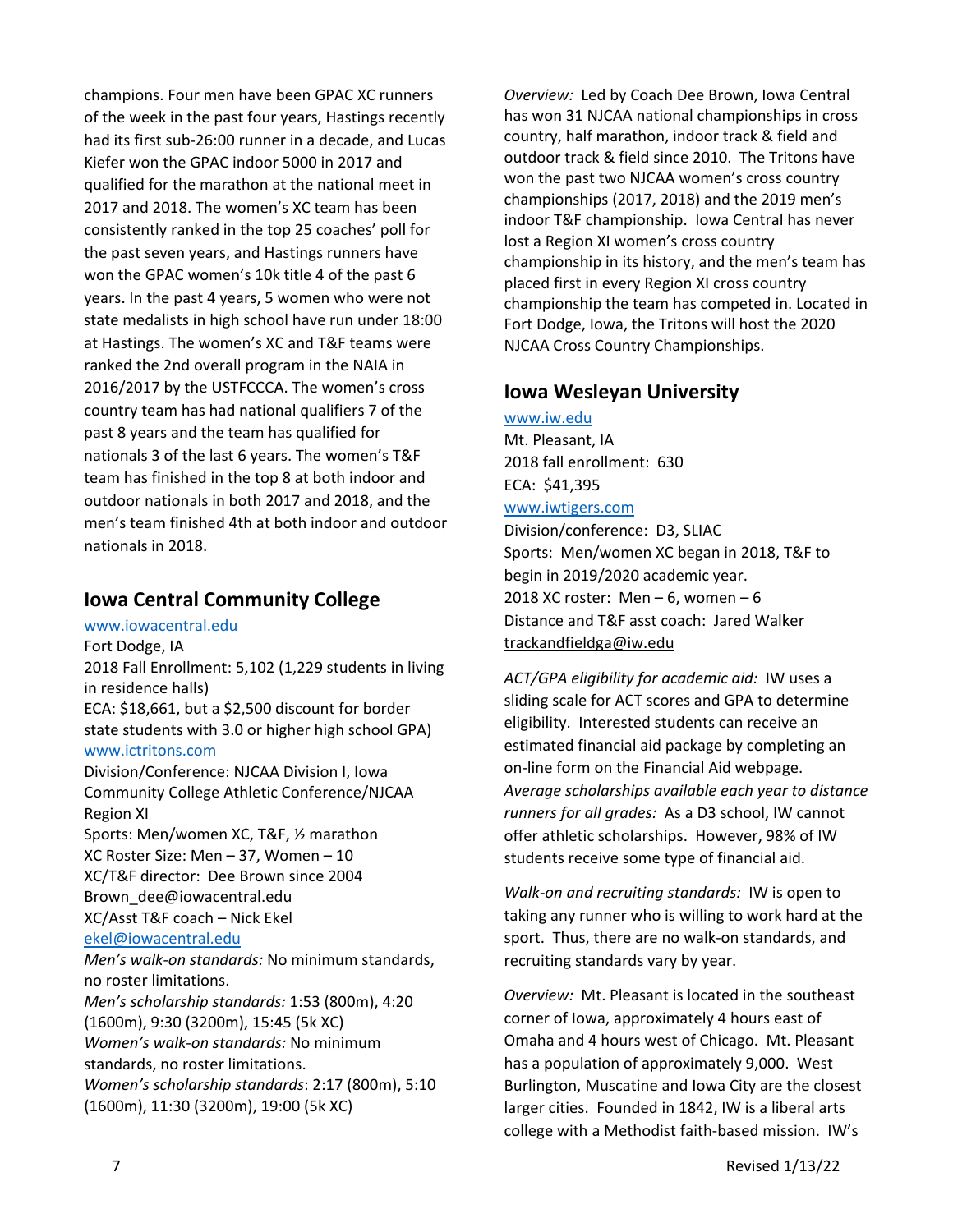first season of XC produced 2‐time SLIAC Runners of the Week, 2 SLIAC All‐Sportsmanship athletes, and 1 1<sup>st</sup>-team All-Conference athlete. Every athlete improved their 6K/8K time by at least one minute during the season.

### **Iowa Western**

#### www.iwcc.edu

Council Bluffs, IA (listing updated Dec. 2020) 2019 fall enrollment: 5,322 ECA: \$13,500

### www.goreivers.com

Division/conference: NJCAA D1 (Juco), ICCAC Sports: Men/women XC & T&F 2020 XC roster size: Men – 18, women – 11 Distance coach: Doug Marshall since 2018 dmarshall@iwcc.edu

*Men walk‐on standards:* No minimum standards, unlimited roster spots. *Men recruiting standards:* 4:15 (1600), 9:55 (3200), 16:30 (5kXC), 27:15 (8kXC) *Women walk‐on standards:* No minimum standards, unlimited roster spots. *Women recruiting standards:* 5:25 (1600), 12:00 (3200), 20:00 (5kXC)

*Overview:* IWCC is one of the two junior college programs listed in this guide. While IWCC is over 50 years old, much of the Council Bluffs campus is quite new and the athletic facilities are as good as many four‐year colleges. Since 2010, IWCC has earned six national championships in baseball, football, men's soccer and women's soccer. The campus is located about 20 minutes east of downtown Omaha.

## **Midland University**

### www.midlandu.edu

Fremont, NE (listing updated Dec. 2021) 2021 fall enrollment: 1,608 2021 ECA: \$47,147

http://www.midlandathletics.com/

Division/conference: NAIA, GPAC Sports: Men/women XC & TF 2021 XC roster size: Men – 8, women – 9 Head XC/track coach: Daniel Gerber since 2014

### gerber@midlandu.edu

*ACT/GPA eligibility for academic aid*: Most runners will be awarded a partial scholarship. Academic scholarships begin with a minimum of a 2.0 GPA and ACT score of 20.

*Average scholarships available each year to distance runners for all grades:* Midland is limited to 12 full scholarships for its XC/T&F programs, but it can split those into smaller scholarships. Athletes are either on an athletic scholarship or an academic scholarship; Midland does not combine them.

*Walk‐on and recruiting standards:* Midland is open to taking any runner who is willing to work hard and who love the sport. Thus, there are no walk‐on standards, and recruiting standards vary by year.

*Overview:* Midland teams have won 16 XC conference championships, 24 T&F conference championships and 1 NAIA T&F national championship. Midland athletes include 16 XC All‐ Americans, 68 XC scholar‐athletes, 40 T&F national champions, 201 T&F All‐Americans and 108 T&F scholar‐athletes.

## **Missouri Western State University**

#### www.missouriwestern.edu

St. Joseph, MO 2017 fall enrollment: 5,600 ECA: \$17,000 with out‐state tuition waiver http://gogriffons.com/ Division/conference: D2, MIAA Sports: Men/women XC & TF 2017 XC roster size: Men – 16, women – 15 Distance coach: Cody Ingold since 2019 cingold@missouriwestern.edu Asst. coach: Ben Dodson Bdodson1@missouriwestern.edu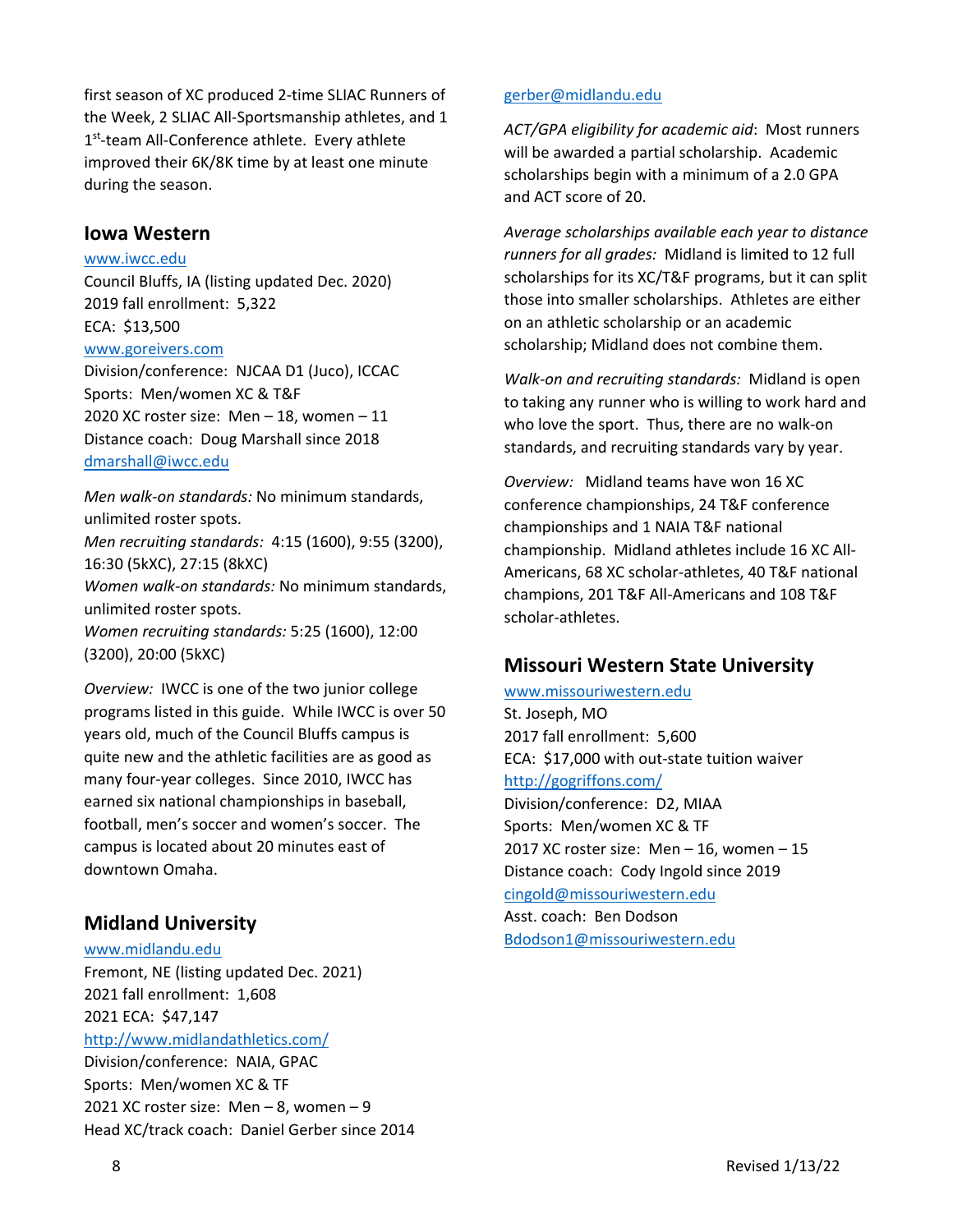## **Morningside College**

www.morningside.edu Sioux City, IA 2017 fall enrollment: 1,300 ECA: \$38,280 https://www.morningside.edu/athletics/cross‐ country/ Division/conference: NAIA, GPAC Sports: Men/women XC & T&F 2017 XC roster size: Men – 13, women – 15 Distance coach: David Nash, assistant since 1995, head coach since 2003 nash@morningside.edu

*Overview:* Morningside's website reports that 100% of students receive financial aid. The liberal arts school is affiliated with the Methodist church. Coach Nash is a 1990 graduate of Morningside and was an All‐American in the 800 meters; he also holds the school records for the indoor and outdoor 800‐, 1500‐ and 4x800‐meter races. Since 2009, the women's XC team have qualified for the NAIA national champions in 2009‐2011 and 2015‐2016, while the men's team qualified from 2012‐2015. The women most recently won the GPAC XC title in 2016, while the men last won in 2013. Morningside track athletes have earned 69 All‐American awards, including a total of six in the 2012 and 2013 seasons.

## **Mount Marty College**

www.mtmc.edu Yankton, SD Enrollment 1,100 ECA: \$36,272 (2018) www.mmclancers.com Division/Conference: NAIA/GPAC Sports: Men/Women XC, Indoor TF, Outdoor TF 2018 XC Roster Size: Men – 14, Women – 13 Distance Coach: Randall Fisher since 2006 randall.fischer@mountmarty.edu

*ACT/GPA eligibility for academic aid:* 18, 2.5 *Average scholarship per runner:* Scholarships range from \$8,000 to Full Tuition which is the maximum allowed per GPAC Conference rules. Most if not all

of runners are on academic and athletic scholarships.

*Walk on standards:* Amazing character, otherwise open to almost all athletes. *Recruiting standards:* Good attitude, nothing firm beyond that.

*Overview:* Yankton, South Dakota is located right off the Missouri river and about 2.5 hours north of Omaha. The river bluffs and plains of South Dakota make for excellent cross country training. Currently Mount Marty is looking to expand the size and talent of their Cross Country teams. With the construction of their new fieldhouse that will include an indoor track and field complex, MMC is looking to challenge to be one of the best programs in the Midwest. They've had some success in the past with some All‐Americans and are currently looking to the future to expand and grow their tradition in XC.

## **Nebraska Wesleyan University**

#### www.nebrwesleyan.edu

Lincoln, NE (listing updated Nov. 2021) 2020 fall enrollment: 2,100 ECA: \$49,404 in Fall 2021

#### http://nwusports.com/

Division/conference: NCAA III / American Rivers Sports: Men/women XC & T&F 2020 XC roster size: Men – 24, women – 20 Distance coach: Ted Bulling since 1990 tab@nebrwesleyan.edu Assistant coach: Jackie McKenzie jmckenzi@nebrwesleyan.edu

*ACT/GPA eligibility for academic aid*: As a NCAA division III institution, Nebraska Wesleyan awards financial aid based on financial need and high school academic achievement. The average financial aid award for 2020‐21 incoming freshman completing the FAFSA form was \$30,000. Go to 'Scholarships and Grants' under NWU's Financial Aid page for more info.

*Walk‐on and recruiting standards:* Athletes entering program have had a wide range of high school success. NWU has had several Nebraska All‐Class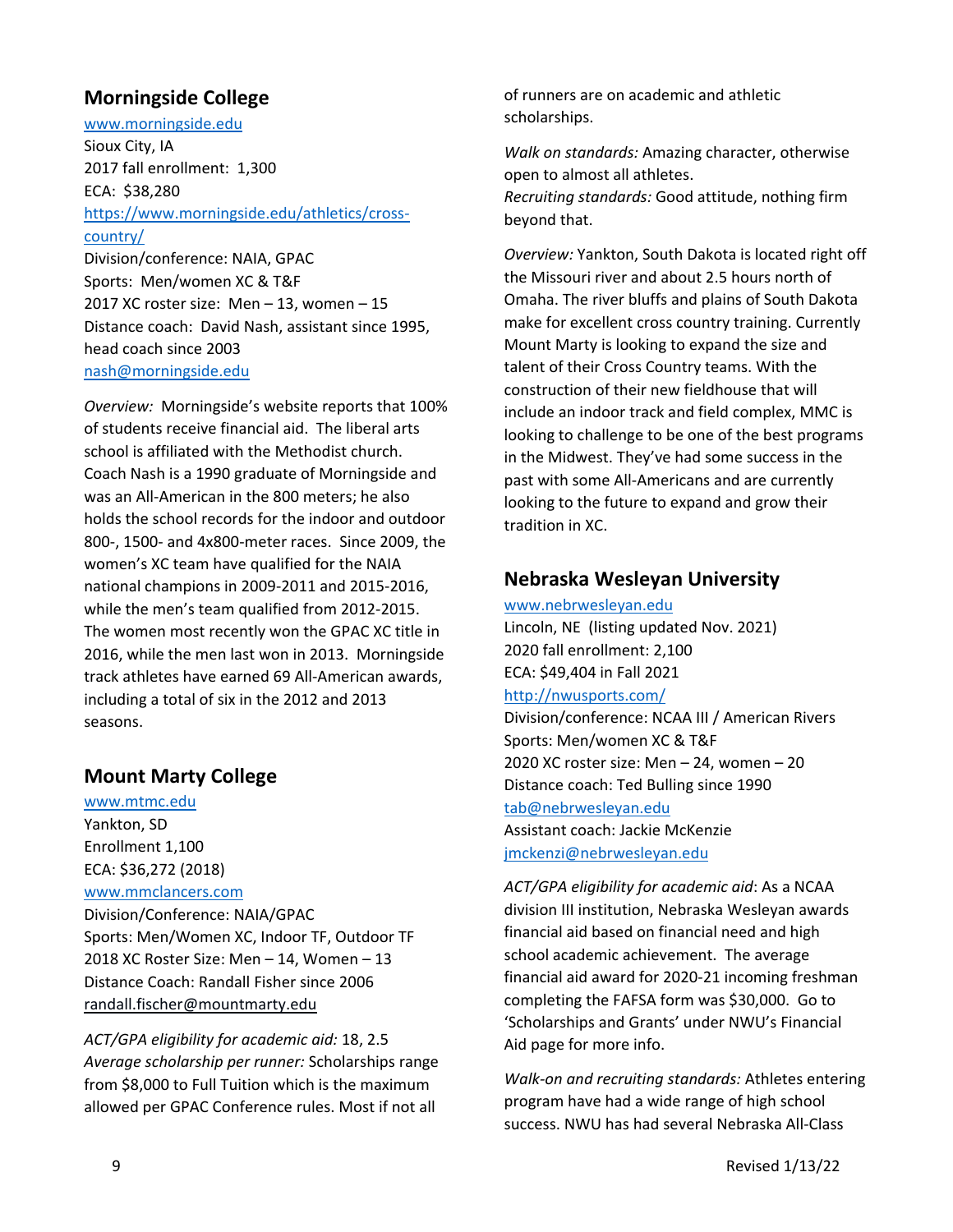Gold medalists come into the program in recent years, but also welcome moderately successful high school runners who are focused on getting a great education, improving as runners and being part of a successful program.

*Overview:* Dr. Bulling has been head cross country coach for 33 years and the head track & field coach for 37 years. During that time, his teams have won 72 XC and T&F conference championships and have placed in the top 10 at NCAA championships 65 times. NWU XC and T&F athletes have earned over 700 All‐American awards and 98 national championships. Since 2000, NWU XC and T&F athletes have won more NCAA post‐graduate scholarships than any program in the country regardless of NCAA division. The XC and T&F program also ranks 3rd all‐time in Academic All‐ Americans behind only MIT and Nebraska‐Lincoln.

### **Northwest Missouri State University**

www.nwmissouri.edu Maryville, MO 2017 fall enrollment: 7,000 ECA: \$24,850 http://bearcatsports.com/index.aspx?path=cross Division/conference: D2, MIAA Sports: Men/women XC & T&F 2017 XC roster size: Men – 13, women – 17 Distance coach: Scott Lorek since 2004 slorek@nwmissouri.edu

*ACT/GPA eligibility for academic aid*: ACT scores of 21 and 23 automatically receive 1 or 2 semesters, respectively, of out‐of‐state tuition waivers. *Average scholarships available each year to distance runners for all grades:* 1.0 each for distance men and women in the average recruiting class.

*Men walk‐on standards:* No standards. *Men recruiting standards:* Runners evaluated on past history and potential, but general guidelines are 2:00 (800), 4:35 (1600), 10:00 (3200). *Women walk‐on standards:* No standards. *Women recruiting standards:* 2:26 (800), 5:35 (1600), 11:50 (3200).

*Overview:* Located less than two hours from Omaha, NWMS has a history of attracting Nebraska runners. A new athletic facility that includes a 300‐ meter indoor track is scheduled to open in August 2018. The men's XC team finished 19<sup>th</sup> at the 2017 NCAA D2 national championships. Top men marks in 2017 were 1:51 (800), 3:44 (1500), 9:10 (steeple), 14:25 (5000) and 30:34 (10,000). Top women marks in 2017 were 2:17 (800), 4:49 (1500), 17:27 (5,000) and 36:55 (10,000).

### **Peru State College**

www.peru.edu

Peru, NE (listing updated Dec. 2021) 2020 fall enrollment: 2,400 2022‐2023 ECA: \$20,734 (Campus residents); \$13,976 (Commuters); https://pscbobcats.com/index.aspx Division/conference: NAIA, Heart of America Sports: Men/Women XC 2021 XC roster size: Men – 10, Women – 9 Head Coach: James Cole since 2020

Jcole@peru.edu; 402‐699‐1904

*ACT/GPA eligibility for academic aid*: School offers both competitive and non‐competitive academic scholarships. Awards are based on success in high school. Students with higher than a 2.7 GPA are eligible for a non‐competitive, Invest in Success Award ranging from \$1,750 ‐ \$2,500 per year for 4 years. Competitive awards cover more tuition cost and go up to full‐tuition awards.

*Athletic scholarship information:* PSC athletic scholarships and academic scholarships are separate so a student can receive both an academic scholarship and an athletic scholarship. Coach Cole's intent is to give 12‐15 men and 12‐15 women athletic scholarships to compensate them for their time; no distance running experience necessary, just work ethic and a desire to compete in distance running. Each student signed will receive at least \$1,500. Higher amounts are given based on merit, leadership qualities and need; up to \$5,000. Athletic scholarships are determined from year to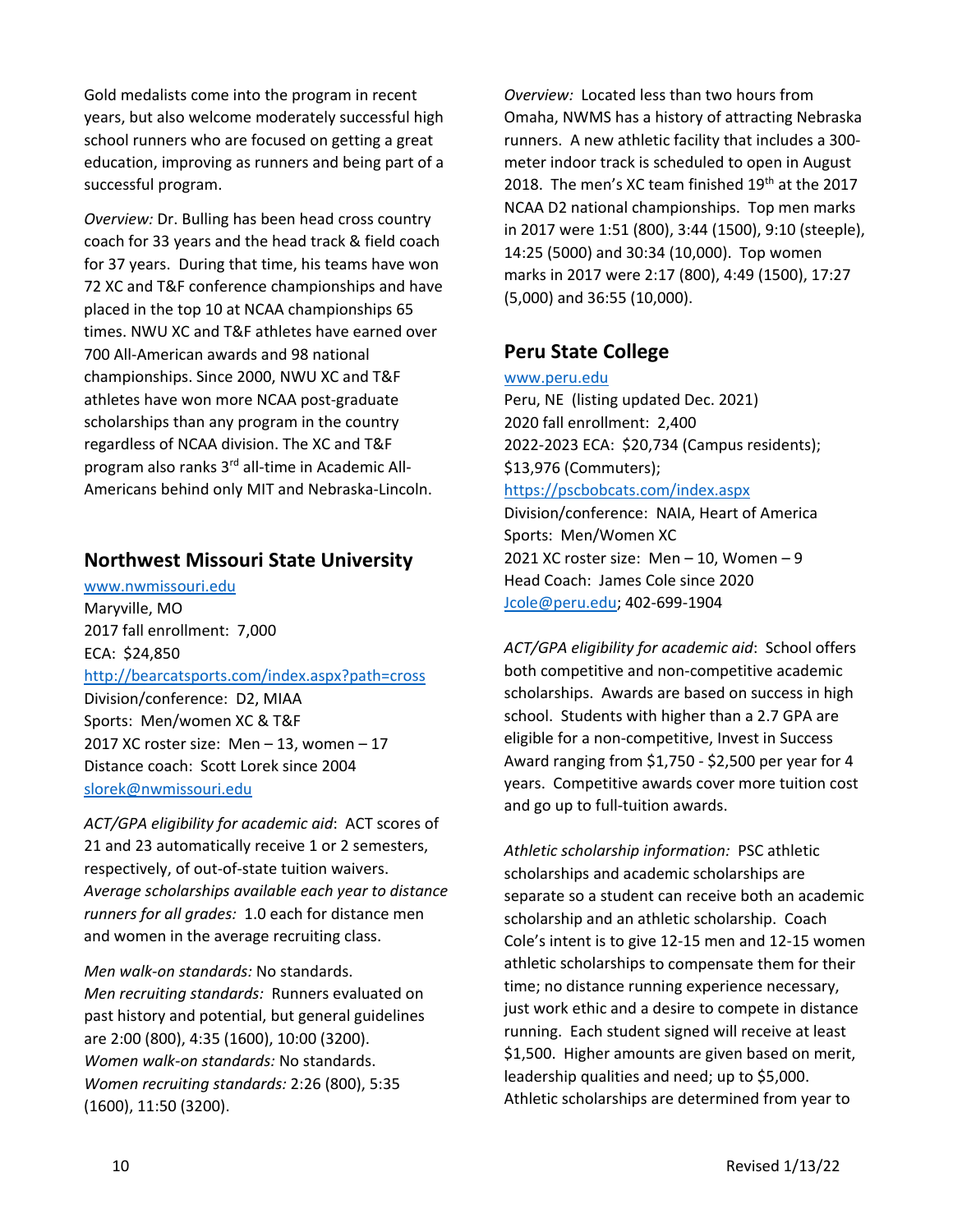year so athletes who work hard and improve will be eligible for higher awards in following seasons.

*Overview:* In the 1980's PSC cut the XC program due to budget constraints. Coach Cole has been involved with the program since the women's team was revived in 2003 and was asked to coach when the school was adding men's cross country in 2020. Fall 2020 was a building year for the men's team and a transition year for the women's team. Coach Cole wants to give any student athlete who wants the chance to compete at the collegiate level that opportunity. If students are willing to put in the time and give their all, he wants to coach them. Again, no distance experience required; 5 of our 2021 athletes had never competed in cross country before this year.

### **Southeast Community College**

www.southeast.edu Beatrice, NE 2017 fall enrollment: 1,400 ECA: \$15,000 http://sccstorm.com Division/conference: JUCO, NCCAA Sports: Men/women XC 2017 XC roster size: Men – 7, women – 3 Distance coach: Vicki Wooton

vwooton@southeast.edu

### **South Dakota State University**

www.sdstate.edu Brookings, SD 2017 fall enrollment: 12,500 ECA: \$16,443 (NE residents qualify for in‐state tuition) www.gojacks.com Division/conference: D1, Summit Sports: Men/women XC & T&F 2017 XC roster: Men – 16, women – 22 Distance coach: Rod DeHaven since 2004

Rod.dehaven@sdstate.edu

*ACT/GPA eligibility for academic aid*: ACT of 24. *Average scholarships available each year to distance runners for all grades:* 1.0 for men and 2.0 for women in the average recruiting class

*Average scholarship per runner:* 0.15‐0.25/men and .25/women. Scholarships typically improve for upperclassmen who show improvement.

*Recruiting standards:* No published standards.

*Overview:* Brookings is a 3.5‐hour Interstate drive from Omaha. A number of coaches in this guide had successful running careers, but Coach DeHaven's might be the most impressive. A 16‐ time All‐American at SDSU, he qualified for four consecutive Olympic Trials and won the 2000 Olympic Trial marathon. He had a long career, spanning from winning the D2 1500‐meter national championship in 1985 to finishing  $6<sup>th</sup>$  in Chicago marathon in 2:11:40 in 2001. The program has flourished under his leadership. The men have won 5 League titles in the last 8 years and the XC team finished  $6<sup>th</sup>$  in the Midwest Region in 2015 and 2016. The program has produced 4 NCAA D1 XC All‐ Americans and 7 All‐Midwest region winners since 2013. Eleven T&F distance athletes have qualified for NCAA regionals in since 2016.

### **University of Nebraska‐Kearney**

www.unk.edu

Kearney, NE (updated November 2021) 2020 fall enrollment: 6,275 ECA: \$18,720 (for both in‐state and out‐of‐state students)

#### www.lopers.com

Division/conference: D2, MIAA Sports: Men/women XC & T&F 2020 XC roster: Men – 25, women – 19 Distance coach: Brady Bonsall since 2007 bonsallbi@unk.edu

*ACT/GPA eligibility for academic aid*: 3.7 unweighted GPA.

*Average scholarships available each year to distance runners for all grades:* 1.0‐1.2 each for men and women in the average recruiting class *Average scholarship per runner:* 0.25 men/women *Note:* Among the 2021 distance team, 82% also have an academic scholarship, 55% have academic scholarships that cover at least full tuition (or more), and many have athletic scholarships in addition to academic scholarships.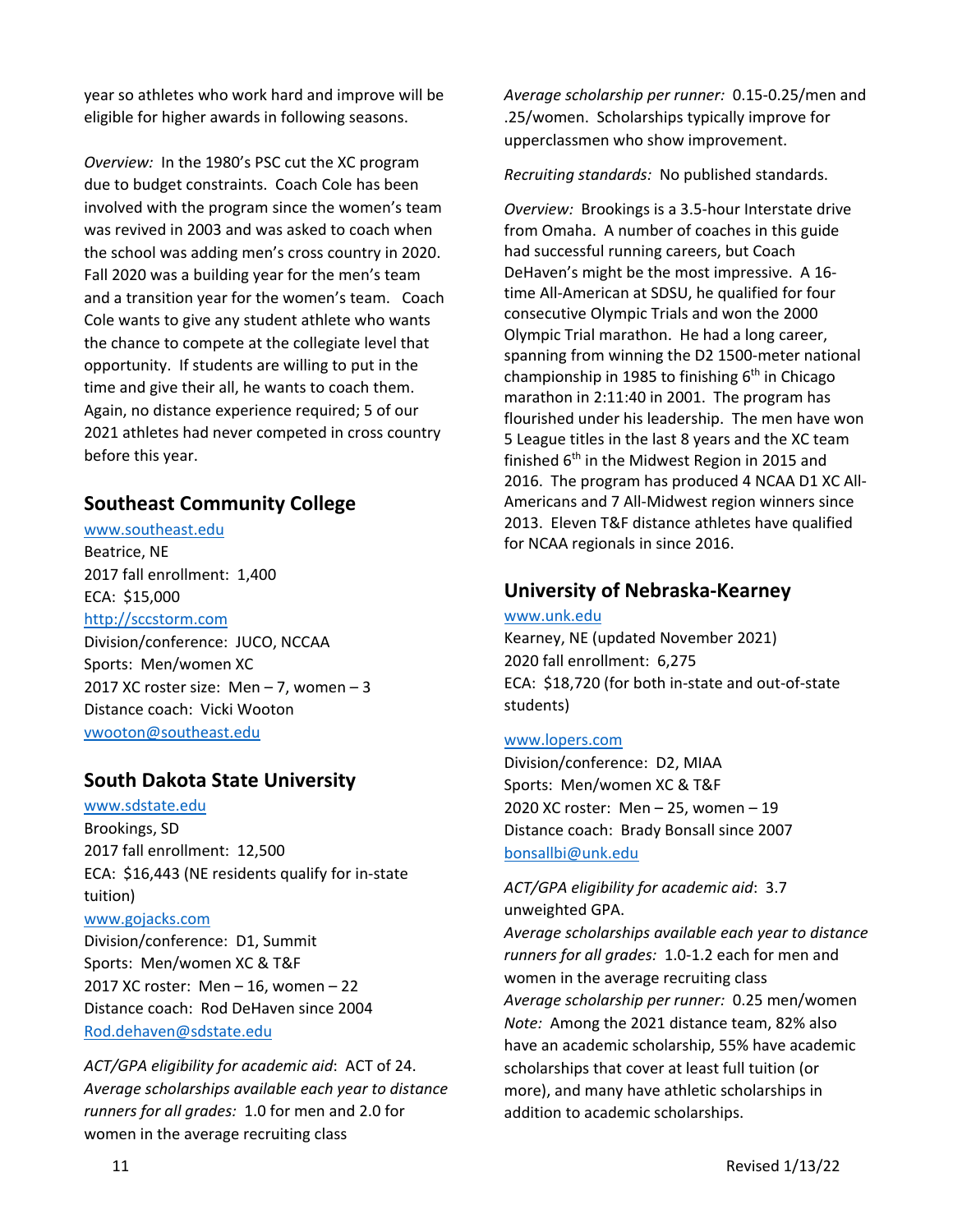*Men walk‐on standards:* 1:59 (800), 4:35 (1600), 10:00 (3200), 17:00 (5kXC at Kearney or equivalent course) *Men recruiting standards:* 1:58 (800), 4:30 (1600), 9:50 (3200), varies (5kXC)

*Women walk‐on standards:* 2:24 (800), 5:30 (1600), 12:15 (3200), 21:00 (5kXC at Kearney or equivalent) *Women recruiting standards:* 2:21 (800), 5:25 (1600), 11:55 (3200), varies (5kXC) *Note:* Walk‐on and recruiting standards vary in part based on a runner's background and potential for

future improvement.

*Overview:* In Coach Bonsall's 15 years as head distance coach, UNK has had 32 women and 27 men win USTFCCCA all‐academic awards, the women's team had 5 USTFCCCA top‐10 GPAs, and 7 CoSIDA Academic All‐Americans. The women won the MIAA XC meet in 2021 and finished 2<sup>nd</sup> in 2013. The men won the MIAA XC meet in 2015 and qualified for nationals in 2013, 2015 and 2021. A UNK team or individual has qualified for nationals in 9 of the last 11 national championships. Bonsall has coached 18 D2 All‐American award winners, 40 national qualifiers and 17 conference champions.

## **University of Nebraska‐Lincoln**

www.unl.edu Lincoln, NE 2018 fall enrollment: 26,000 ECA: \$20,000‐24,000 based on credits http://www.huskers.com/ Division/conference: D1, Big 10 Sports: Men/women XC & T&F 2021 XC roster: Men – 14, women – 22 Distance coach: Matt Wackerly since 2021 mwackerly@huskers.com

*Overview:* UNL places a priority on high finishes at conference and NCAA meets, so its 12.6 scholarships go to those athletes likely to do well at the Big 10 and NCAA levels. Just as with the football team, UNL's XC and T&F teams have robust walk‐on programs that provide student athletes with academic counseling, access to high‐level athletic training and nutritionists, and free breakfast, lunch and weekend meals to all students not living in residence halls. Distance runners often

qualify for strong academic aid to in‐state students with high ACT/GPA marks. Full-tuition Regents' Scholarships are usually offered for ACT scores of 32 or above. The XC/T&F program is a top‐10 university for facilities featuring an adjustable banked indoor track at the Devaney Center, an outdoor track next to Memorial Stadium and multiple weight rooms.

The UNL XC men finished  $8<sup>th</sup>$  of 12 in the 2018 Big 10, the fourth consecutive year to improve, while the women finished  $11<sup>th</sup>$  of 14, their best finish since 2013. The 9 athletes competing in the 2018 men's Big 10 race were all underclassmen, including George Kusche (Big 10 freshman of the year) and Mark Freyhoff. Three athletes (Kusche  $4<sup>th</sup>$ ), Mark Freyhoff ( $10^{th}$ ) and Erika Freyhoff ( $11^{th}$ ) were NCAA All‐Midwest Regional honorees, and the two men qualified for the NCAA nationals. The men placed  $8<sup>th</sup>$  at regionals and women  $14<sup>th</sup>$ . The UNL T&F men have placed in the top 3 at the Big 10 conference every year since joining in 2012; the women T&F team were  $2<sup>nd</sup>$  in 2012, 2014 and 2015. The men T&F finished in the top 15 at nationals four times from 2012-2016. Wyatt McGuire finished  $4<sup>th</sup>$  (5000) and 3rd (10,000) at the 2017 Big 10 meet.

## **University of Nebraska‐Omaha**

www.unomaha.edu Omaha, NE 2017 fall enrollment: 15,100 ECA: \$18,184 http://www.omavs.com/index.aspx?path=wcross Division/conference: D1, Summit Sports: Women XC & T&F 2017 XC roster: Women – 13 Distance coach: Cliff Cisar since 2015 ccisar@omavs.com

*ACT/GPA eligibility for academic aid*: 24, 3.5. Full‐ tuition Regents' scholarships available with an ACT of 30 and top 25% in class or a GPA of 3.5. *Average scholarships per year for distance runners:* UNO does not allocate scholarships by discipline, so the number of scholarships for distance runners will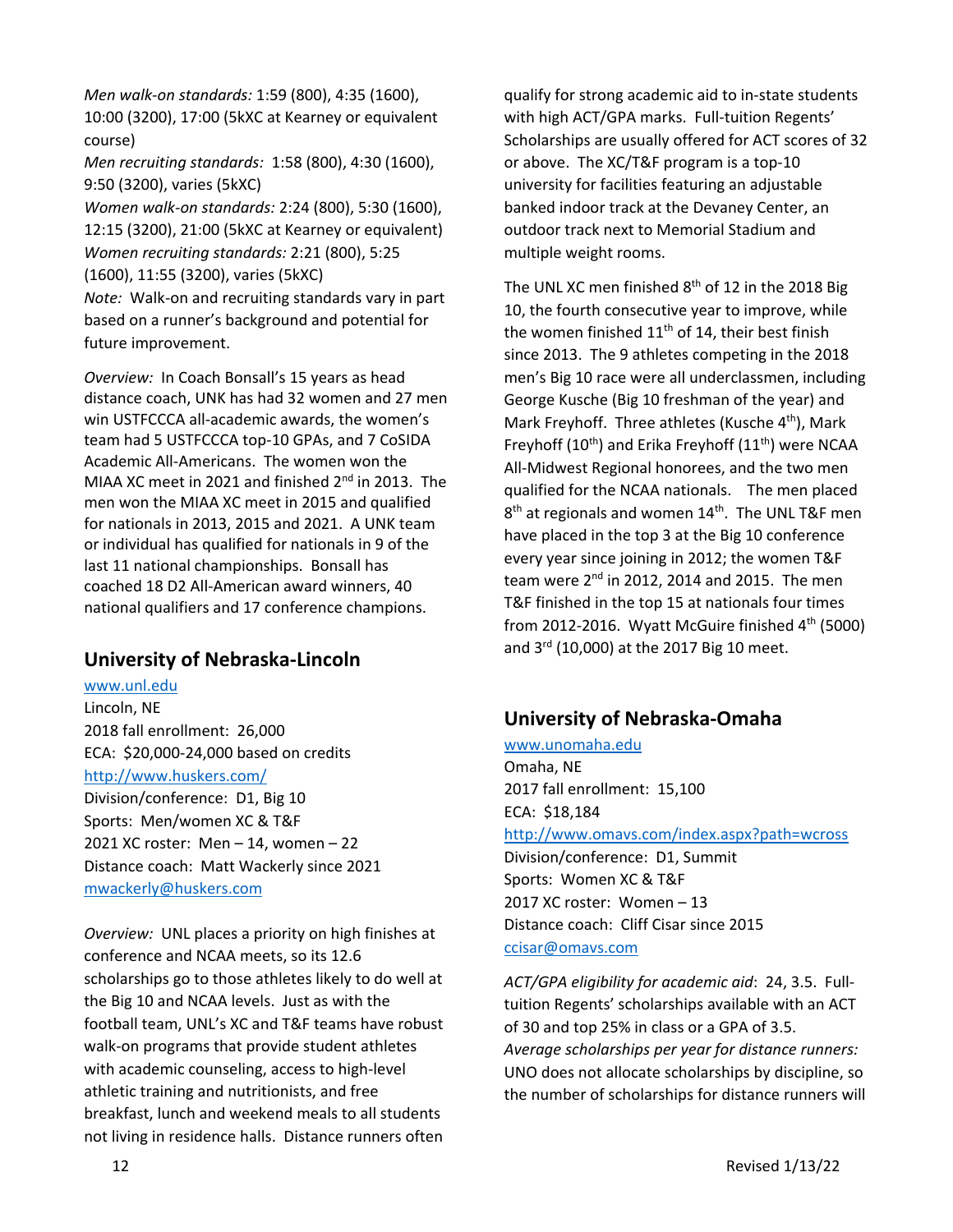vary by grade. Full‐tuition Regents' Scholarships are available to applicants with 30 ACT and 3.5 GPA.

*Women walk‐on standards:* No set standards. Coach Cisar evaluates each runner based on their work ethic and passion. *Women recruiting standards:* 2:16 (800), 5:20 (1600), 11:30 (3200), 19:30 (5kXC)

*Overview:* UNO moved to Division 1 in 2012, and the team had its best finish  $(4<sup>th</sup>)$  at the Summit conference meet in 2017. The XC team has been named an USTFCCCA All‐Academic team in each year since 2011. On an individual basis, UNO athletes have recorded 12 of the program's top‐20 XC times since 2015 and 13 top‐10 times in T&F distance events since 2015.

## **University of South Dakota**

### www.usd.edu

Vermillion, SD (listing updated Dec. 2021) 2020 fall enrollment: 9,464 (6,987 undergraduate, 1,980 graduate), 15:1 student to faculty ratio ECA: \$18,844 for Nebraska residents http://www.goyotes.com/index.aspx?path=cross Division/conference: D1, Summit Sports: Men/women XC & TF 2017 XC roster size: Men – 12, women – 24 Distance coach: Dan Fitzsimmons since 2008 Dan.fitzsimmons@usd.edu

*Walk‐on and recruiting standards:* No published standards. The program will review the merits of any athletes interested in competing for USD.

*Overview:* At just over two hours north of Omaha, USD is a frequent destination for Northeast Nebraskans. USD offers 206 undergraduate programs and 66 graduate programs. Coach Fitzsimmons was selected as the Summit XC women's coach of the year ('14‐'18) and his teams won the conference title each year. They placed 5<sup>th</sup> at the NCAA D1 Midwest Regional in 2017. The men's XC team were Summit runner‐ups in 2012 and 2013. The USD running programs feature 1 NCAA XC team championship, 13 conference XC team titles, 27 individual XC NCAA All‐Americans, and 62 All‐Summit League XC performances since

2011. The women's XC/T&F program is fully funded, and athletic scholarships are available for both men and women.

### **Wayne State College**

www.wsc.edu Wayne, NE 2018 fall enrollment: 3,633 ECA: \$15,117 http://www.wscwildcats.com/ Division/conference: D2, NSIC Sports: Men/women XC & T&F 2017 XC roster size: Men – 13, women – 11 Distance coach: Marlon Brink since 2000 Mabrink1@wsc.edu

*ACT/GPA eligibility for academic aid:* 21, 3.0 with application due by December  $1<sup>st</sup>$  of each. In the last two years 100% of applicants received some type of academic aid, and academic and athletic scholarships can be combined.

*Walk‐on and recruiting standards:* No published standards. The program will review the merits of any athletes interested in competing for WSC. Some athletes who had unremarkable high school careers have excelled at WSC.

*Overview:* In spring 2018, the average men's T&F GPA of 3.316 was 6<sup>th</sup> in NCAA D2 and women's GPA of 3.587 was 3<sup>rd</sup> in NCAA D2. WSC has both an indoor (160‐meter Mondo surface) and outdoor track on campus. Distance runners also train at least once per week at the country club adjacent to the campus.

## **Wichita State University**

### www.wichita.edu

Wichita, KS 2017 fall enrollment: 15,000 ECA: \$27,500 with Nebraskans receiving close to in‐ state tuition for meeting minimum academic standards.

### http://www.goshockers.com/

Division/conference: D1, American Sports: Men/women XC & T&F 2017 XC roster size: Men – 19, women – 18 Distance coach: Kirk Hunter since 2012